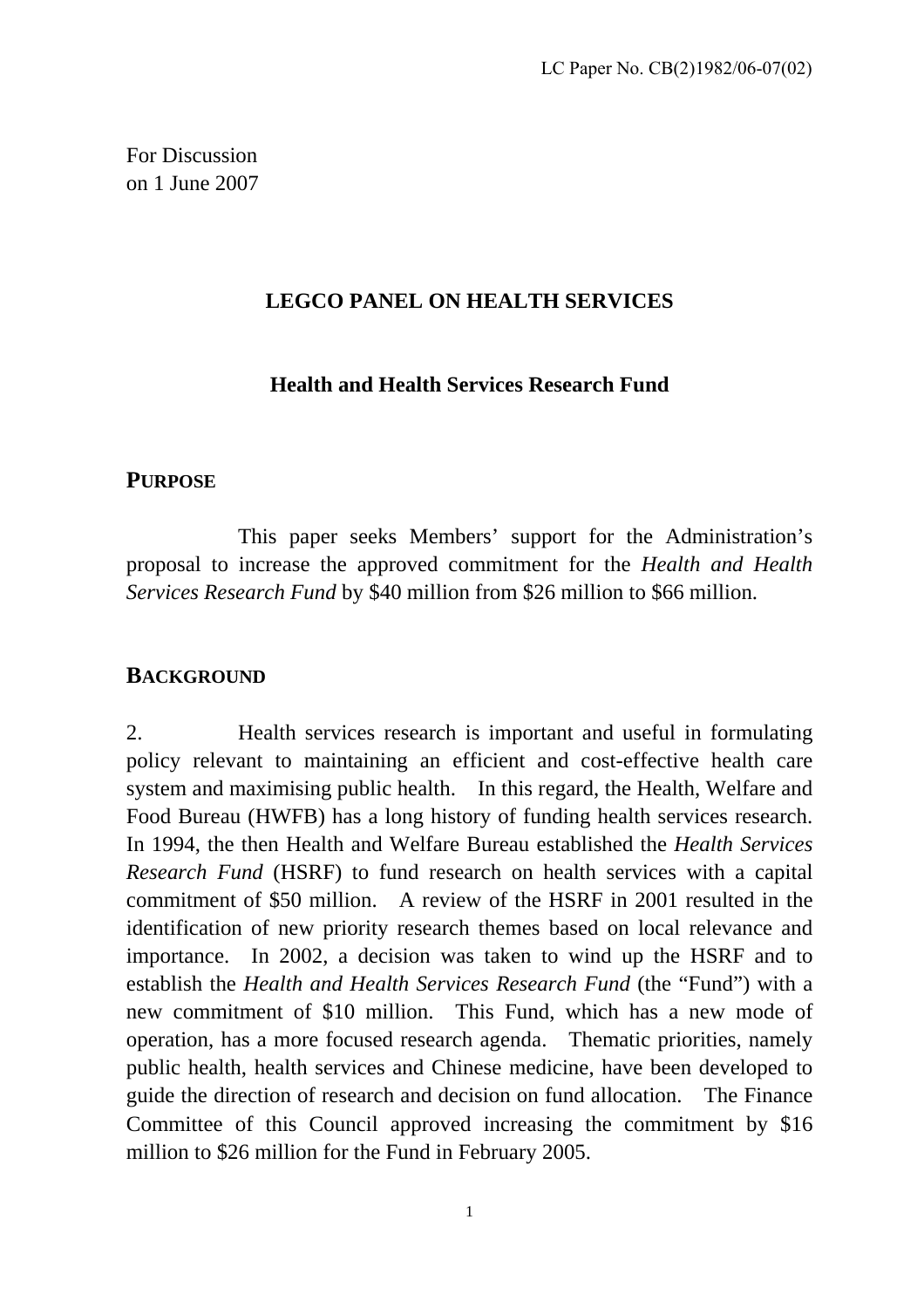3. To be eligible for a grant, a proposed research project must have high scientific merit and potential for local application and benefit. Each application is subject to a two-tier peer review process. In line with international experience, the criteria for vetting applications is centred on the following broad principles -

- (a) degree of correlation with the priority of the Fund;
- (b) scientific quality of the proposed research project;
- (c) track record and research capacity of the applicant/applying institution; and
- (d) scientific opportunity in terms of potential to improve human health and health services.

4. A Research Council was established under the Fund to make final decision on the allocation of the Fund. It is chaired by the Secretary for Health, Welfare and Food. Members include representatives from the Department of Health, Hospital Authority, academic institutions and private sector.

5. The Fund calls for applications once per year. Four open calls for applications have been issued since November 2003. Out of 256 applications received, a total of 42 projects worth \$18.75 million have been approved in the first three open calls. The Research Council of the Fund has completed its review of applications from the latest call (closed in November 2006) and has identified 22 applications worthy of support that would require funding of about \$7.7 million. With this commitment, the Fund will be exhausted. There is, therefore, a need to increase the commitment to continue the operation of the Fund.

6. Altogether 64 projects will have been supported by the Fund by the end of 2007. Upon their completion, these projects are expected to generate a critical mass of evidence allowing proper evaluation of the outcomes and impact of the Fund. By the close of 2010, all projects supported in the first four rounds will have been completed, and the final reports will be submitted to the Research Council for review. It would thus only be possible and meaningful to evaluate the performance of these projects in 2011. In the mean time, we do not believe that the Government should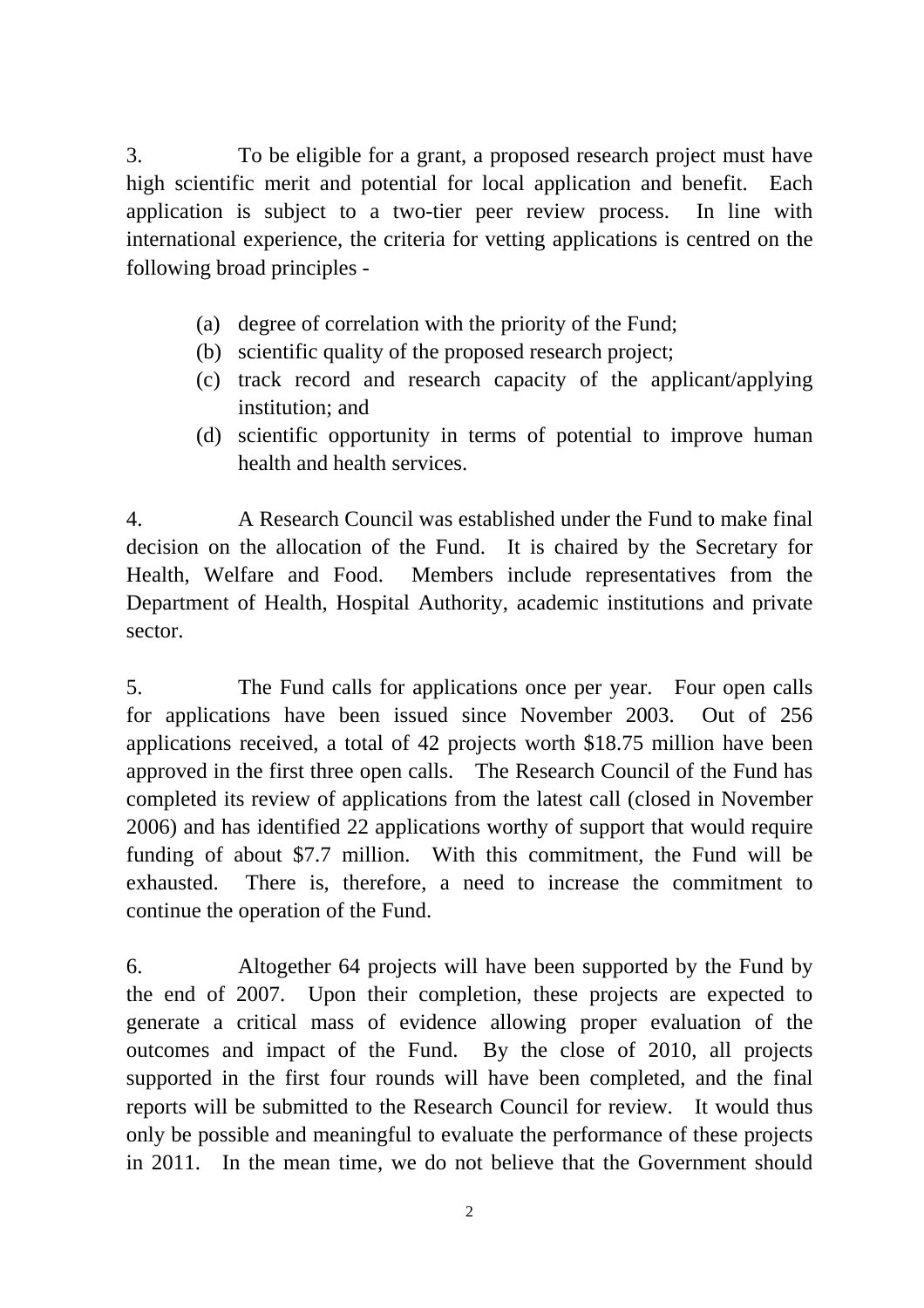cease funding research projects, especially those in areas that fall within our thematic priorities. We therefore propose to increase the approved commitment by \$40 million, so as to allow the Fund to issue a further five annual rounds of applications from 2007 to 2011, both years inclusive.

### **JUSTIFICATION**

### *Impact of the HSRF*

7. The Fund has had a relatively short history and only a few of the funded projects have been completed (see paragraphs 14-15 below). Since the Fund was built upon the foundation of the former HSRF with a refinement of the aims and mode of operation, outcomes of the HSRF-supported projects can serve as indicators of the impact potentially achievable by the Fund. In 2006, the Research Office of the HWFB evaluated the impact of research projects supported by HSRF using a "payback framework" – an internationally recognised measure of health research activities developed by the Health Economics Research Group at Brunel University, UK. The payback framework identifies key areas to assess the value for money invested in research funding. Principal investigators of 178 completed projects (i.e. about 85% of the total number of projects supported by the HSRF) participated in the study and reported the following impacts of HSRF-supported research:

## *Health services research has helped to support health policy formulation and health care services delivery*

8. More than one third (35.4%) of the projects supported by the HSRF reported impact on informing policy through production of new or revised treatment guidelines, treatment protocols, reference standards, and Cochrane reviews<sup>1</sup>. In addition, many projects led to the participation of the principal investigators in health-related policy/advisory committees.

 $\overline{a}$ <sup>1</sup> *Cochrane reviews* is an internationally regarded source of evidence about the effectiveness of healthcare interventions.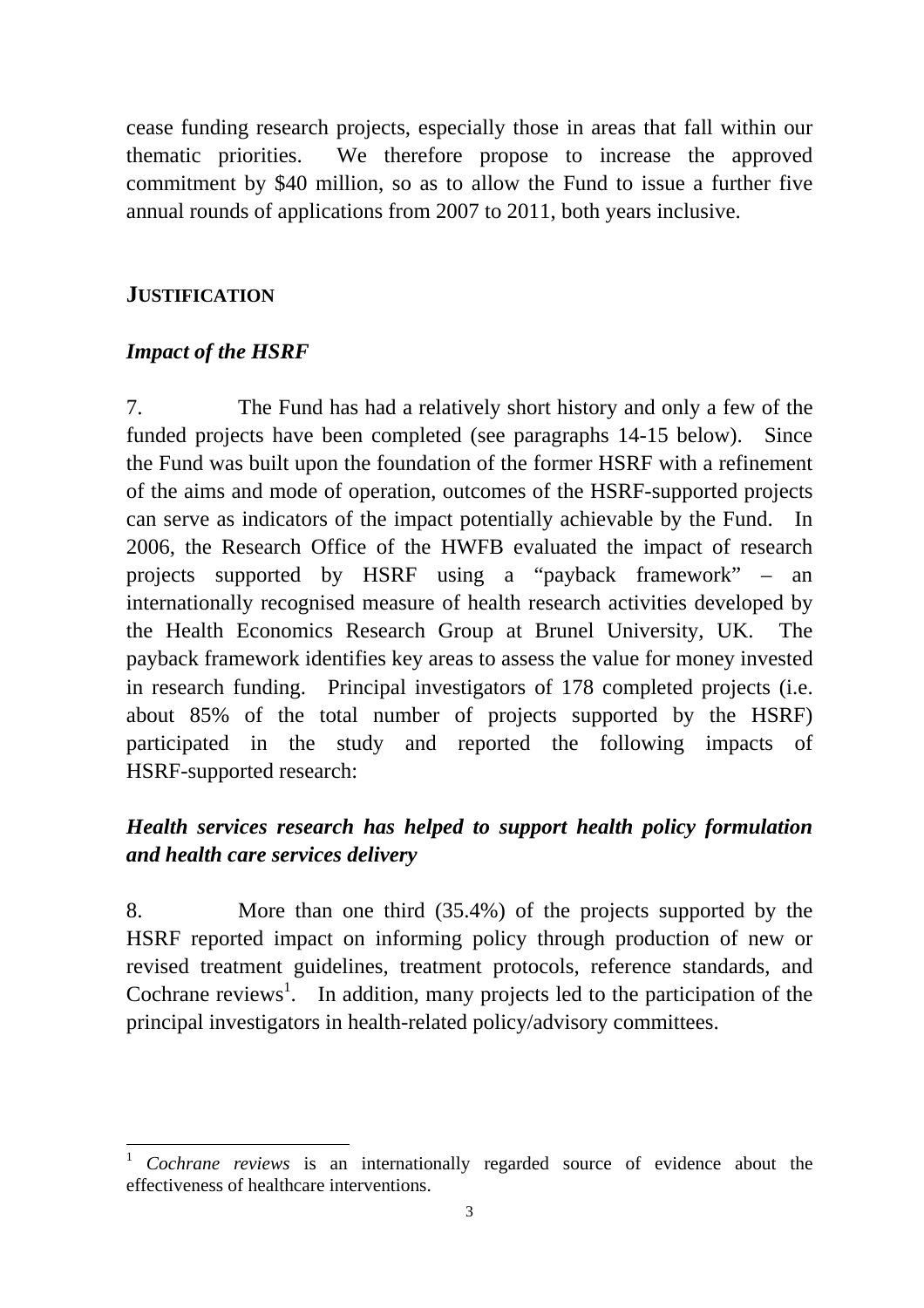9. Notable examples of projects influencing policy and practice include (a) revamping of cervical screening services for women's health, (b) improvement of clinical treatment of ulcer patients by introducing triple therapy, (c) re-orientation of healthcare delivery by publicising triage system to reduce the inappropriate use of Accident and Emergency services, (d) demonstration of the harm of tobacco use and benefits of smoking prevention/cessation/reduction programmes in the local setting, and (e) improvement of the quality of elderly care by preventing hip fractures.

# *Health services research has generated critical mass of health-related knowledge*

10. The majority (86.5%) of HSRF-supported projects reported publication of research findings. The mean number of publications per project was 5.4, with 70.8% reporting peer-reviewed publications. A good proportion (18.6%) of the peer reviewed publications were published in one of the top three journals of their respective subject categories or in journals with impact factors greater than  $7^2$ . This reflects the high quality of research projects supported by the HSRF. The productivity of the HSRF in terms of number and quality of publications is testament to its usefulness to the health services research community and its potential to influence and direct health care policy. We expect similar levels of public dissemination of research findings from continued support of the Fund.

# *Increased health services research capacity and created strategic reserve of talent*

11. Support for health services research has been instrumental in building research capacity and infrastructure in Hong Kong. Under the HSRF, several hundred young talents (approximately two new research-related personnel are recruited for each funded project) were recruited and trained in scientific and healthcare-related research techniques. These young researchers together with the established researchers in the universities and health sector form a pool of highly skilled staff engaged in

 $\overline{a}$ 

<sup>&</sup>lt;sup>2</sup>*Impact factor* is a measure of the citations to science and social science journals, and is considered as one of the indicators of the importance of a journal. According to the latest journal citation reports, only 182 of the 6088 scientific journals indexed by the Institute for Scientific Information achieved an impact factor of 7.0 or above.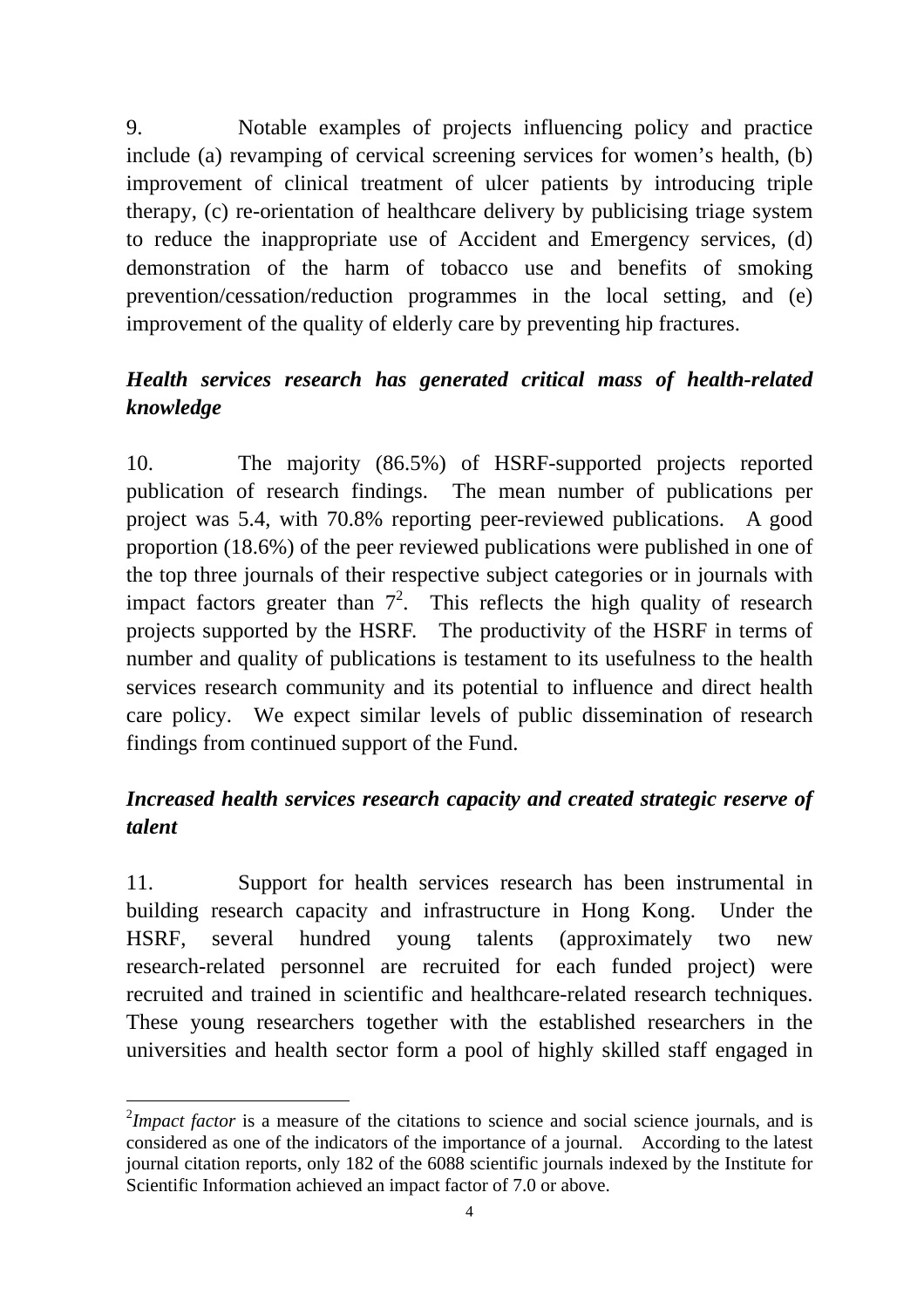health and health services research. The high requirements imposed on the funded projects have helped to improve the skills of the researchers involved. This is evidenced by the fact that the work related to funded projects has enabled research staff to gain promotion at their institutions. Career advancement of research team members was reported for 34.3% (61 of 178) of projects; of these, 13.2% of the respondents considered the influence of the projects supported by the HSRF on their promotion as "considerable". Acquisition of higher qualifications was reported for 38.2% (68 of 178) of projects; of these, 57.3% of the respondents considered the influence of HSRF-supported projects as "considerable". These highly skilled talents form an important strategic research asset for Hong Kong. We expect similar benefits in staff recruitment, training and promotion to accrue from the Fund.

12. As an indication of research capacity building, 44.9% (80 of 178) of projects led to subsequent research; of these, 37.4% of the respondents considered the influence of the projects supported by the HSRF on subsequent research as "considerable". In total, there were 115 subsequent research projects worth \$123.0 million stemming from 80 projects funded by HSRF.

### *Health services research offers good value for money*

 $\overline{a}$ 

13. The outputs and outcomes of HSRF-funded research were benchmarked against eight funds of other countries<sup>3</sup>. The HSRF performed comparably with these funds in all payback categories:

|                                            | <b>Overseas Funds</b> | <b>HSRF</b> |
|--------------------------------------------|-----------------------|-------------|
| <b>Knowledge production</b>                |                       |             |
| Projects with publications (%)             | $78.9\% - 98.2\%$     | 86.5%       |
| Publications per project (mean number)     | $3.7 - 5.7$           | 5.4         |
| Peer reviewed publications per project     | $0.9 - 4.8$           | 2.1         |
| (mean number) [range]                      | $[0 - 48]$            | $[0 - 14]$  |
| Non-peer reviewed publications per project | $1.7 - 2.4$           | 3.3         |
| (mean number)                              |                       |             |

<sup>&</sup>lt;sup>3</sup> Alberta's Heritage Foundation for Medical Research (Canada), National Research and Development Programme on Primary/Secondary Care Interface (UK), National Research and Development Programme in the area of Mother and Child Health (UK), NHS R & D implementation methods programme (UK), NHS reactive research programmes (UK), NHMRC public health research project grants (Australia), Health Research Council - Public Health Research (New Zealand), Health Research Council - Biomedical and Clinical Research (New Zealand)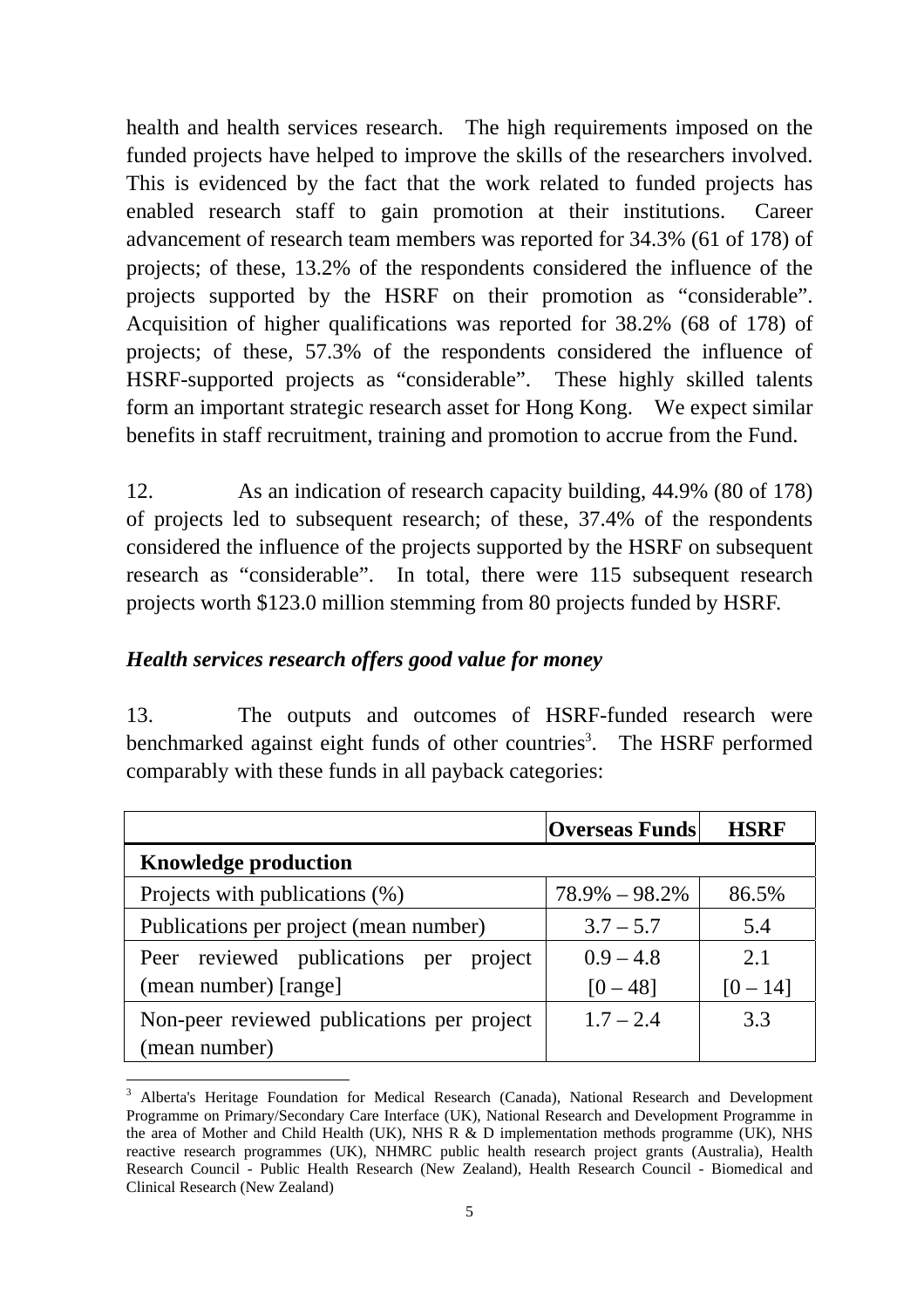|                                                                                         | <b>Overseas Funds</b> | <b>HSRF</b> |  |
|-----------------------------------------------------------------------------------------|-----------------------|-------------|--|
| <b>Research targeting and capacity building</b>                                         |                       |             |  |
| Projects that provided qualifications (%)                                               | $22.5\% - 60.5\%$     | 38.2%       |  |
| Qualifications per project (mean number)                                                | $1.0 - 2.2$           | 1.4         |  |
| Projects that generated subsequent research<br>(% )                                     | 34.6% - 76.0%         | 44.9%       |  |
| Additional grants per project that generated<br>subsequent research (mean value – HK\$) | $1.3M - 3.2M$         | 1.5M        |  |
| Information policy and product development/behavioural changes                          |                       |             |  |
| Projects that led to policy change (%)                                                  |                       |             |  |
| - Observed                                                                              | $16.0\% - 78.0\%$     | 35.4%       |  |
| - Expected                                                                              | $53.8\% - 76.2\%$     | 27.8%       |  |
| Projects that led to practice change (%)                                                |                       |             |  |
| - Observed                                                                              | $26.7\% - 68.4\%$     | 49.4%       |  |
| - Expected                                                                              | $44.4\% - 77.3\%$     | 40.0%       |  |
| <b>Health/Health service/Economic benefits</b>                                          |                       |             |  |
| Projects that led to benefits (%)                                                       |                       |             |  |
| - Observed                                                                              | $23.1\% - 63.5\%$     | 42.1%       |  |
| - Expected                                                                              | $50.0\% - 55.0\%$     | 33.0%       |  |

### *Dissemination of outcome by the Research Office*

14. Research summaries produced from completed projects ("dissemination reports") are uploaded to the website of the Research Fund Secretariat of the HWFB for public access. The dissemination reports are also distributed to about 500 different health-related organisations in Hong Kong (including universities, hospitals and medical clinics, professional societies/colleges and government departments). In order to reach a wider readership, the dissemination reports have been published as Supplements to the *Hong Kong Medical Journal* since 2006. The research data represents an important knowledge resource for the health services research community in addition to being a public reference database.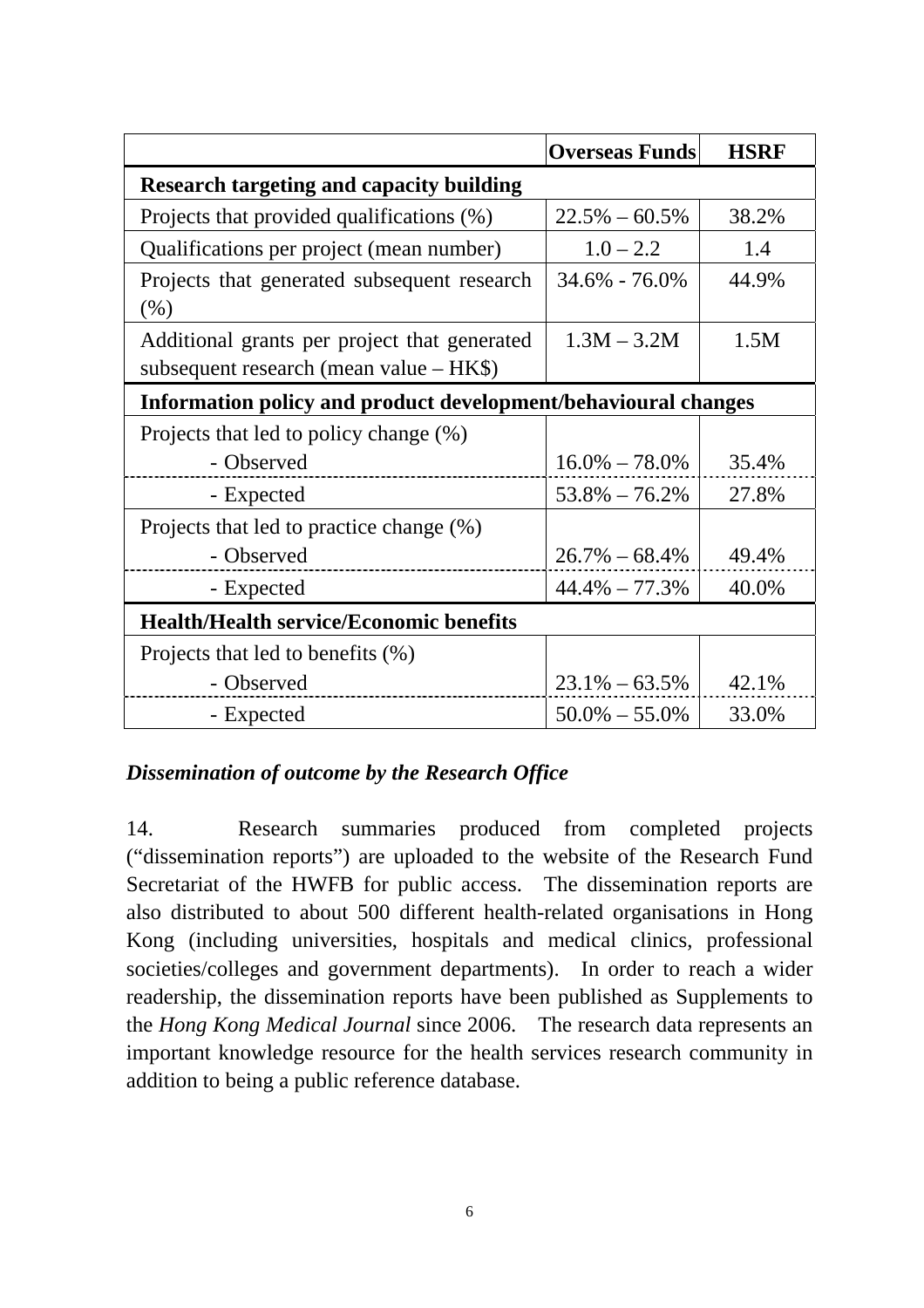### *Anticipated impact of the Fund*

15. Since the establishment of the Fund in 2002, a total of 42 projects focused on the three themes have been supported. Of these, seven have been completed with final reports reviewed by the Grant Review Board. Another six have been completed with final reports submitted for review. Twenty-seven are ongoing and two remain to be started. Of the 27 ongoing projects, 15 have submitted annual progress reports and eight will submit annual progress reports in due course. Four projects of less than 12 months' duration are not required to submit annual progress reports.

16. With the small number of completed projects supported by the Fund and the lag time between completion, publication and impact, the impact of the Fund on policy formulation has yet to be fully realised. However, the scope of the funded projects suggests that they would positively contribute to improving public health and health services. A brief summary of the selected projects is given below as an illustration of their potential benefits –

- (a) *care for older adults* The local population is ageing rapidly. By 2033, it is estimated that 27% of the Hong Kong citizens will age 65 or above. Health for older adults therefore constitutes one of the major research themes locally. Six different studies with a focus on early detection of dementia in the elderly, the effectiveness of case management for community-dwelling demented elderly, a new form of treatment for stroke, the safety of anaesthesia in the elderly, the effectiveness of exercise promotion, and an analysis of the risk factors for urinary tract symptoms, have the potential to identify treatment and management modalities that will improve health outcome and reduce caregiver burden.
- (b) *care for people with chronic diseases* The proportion of deaths attributed to chronic non-communicable diseases (NCD) have nearly doubled over the past four decades. In 2005, about two third of total deaths in Hong Kong were caused by one of the five major preventable NCD. Several studies have been approved to investigate the prevalence and treatment of chronic pain, the economic burden of diabetes, the applicability of rating scales for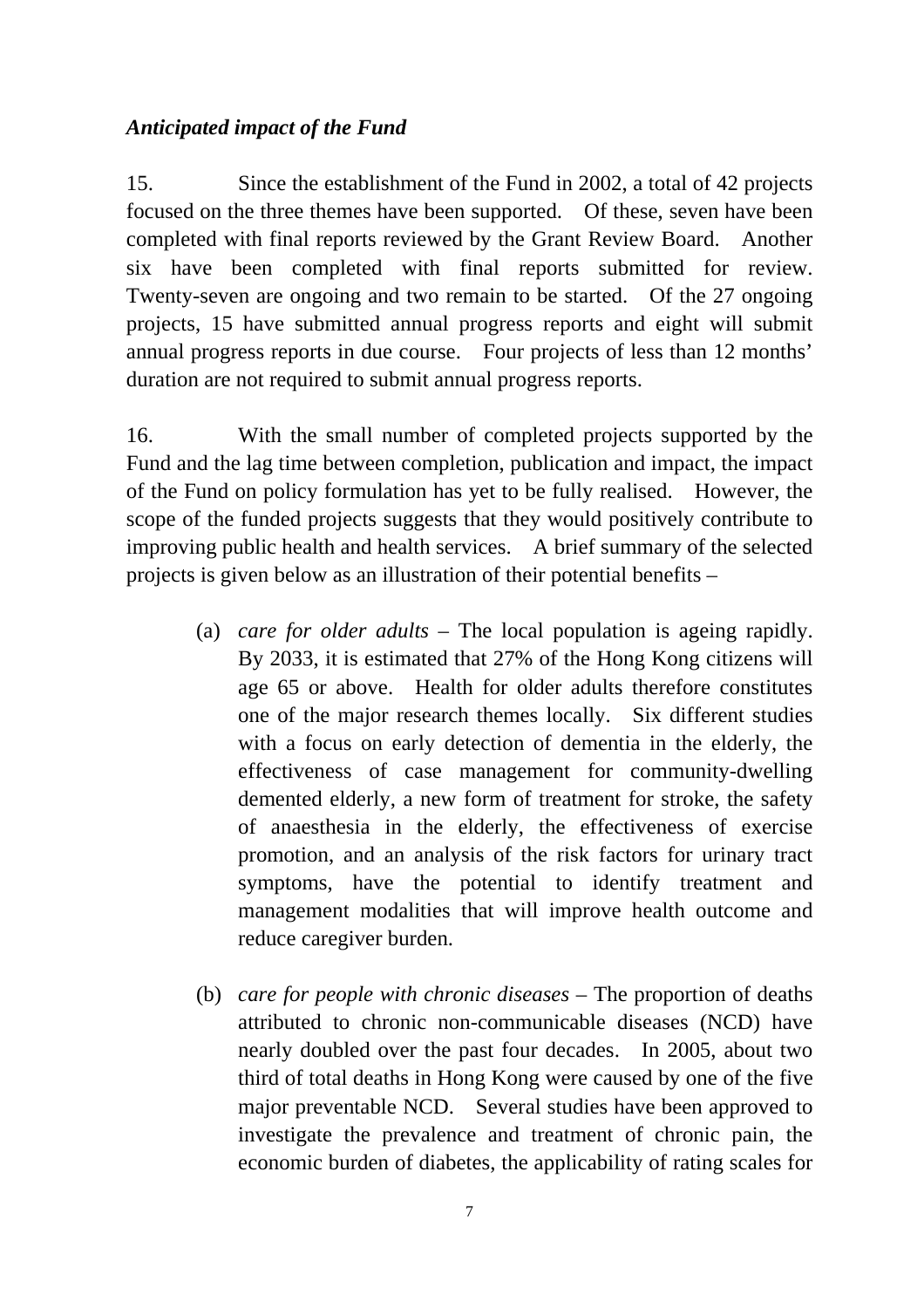heart failure in clinical settings, and the reasons for the reduction in cardiovascular disease. The results of these studies will guide the service planning and delivery to patients with long-term health problems.

- (c) *health services for cancer patients* Cancer has been the leading cause of death in Hong Kong. Several studies have been approved that assess various treatment modalities to improve the quality of life and psychosocical well-being of cancer patients. The studies will increase our understanding of treatment outcomes for patients with cancer and potentially lead to more effective management of these conditions, improved outcomes, and enhanced quality of life.
- (d) *health policy on exercise* Three studies will examine the effectiveness of various types of exercise. These include the usefulness of a community management model to promote exercise for patients with chronic conditions, the effectiveness of stair climbing, Tai Chi and walking exercise in improving health. These studies will guide the adoption of effective interventions to promote exercise and translate ultimately into a reduction of use of health care facilities and resources.
- (e) *mental health* The burden of disease attributable to mental health problems has been increasing steadily. Seven studies have been supported to look into different facets of mental health problems. These include the mechanism by which selfstigmatisation affects treatment compliance in individuals with mental illness, the prevalence of postpartum depression, interventions to improve nurses' competence in managing people with suicidal ideation, supported employment for individuals with severe mental illness, outcomes of early intervention programs for patients with psychosis, and the effectiveness of two interventions for women subjected to abuse. These studies will potentially guide the clinical and rehabilitation practice for persons with mental illnesses.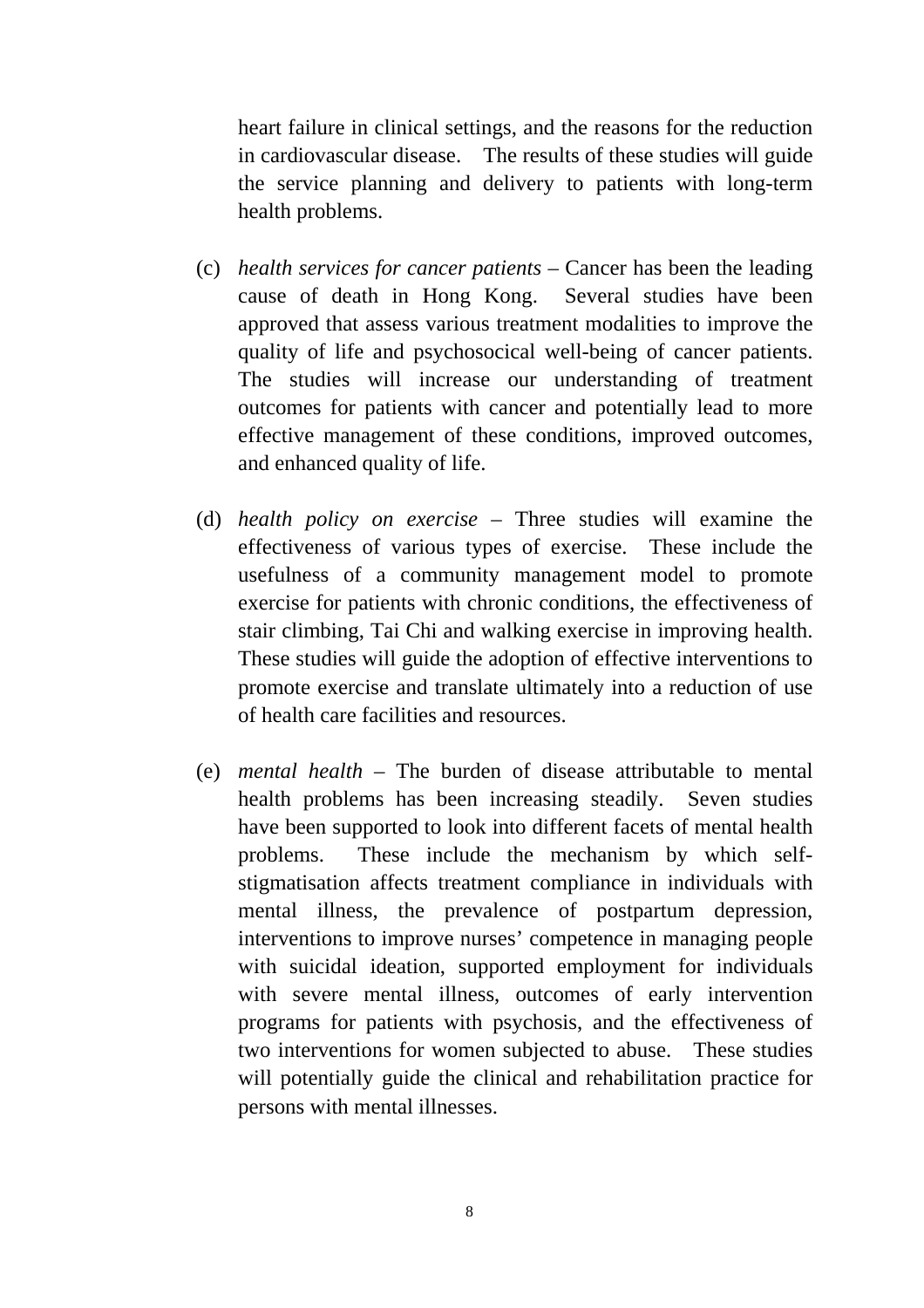- (f) *public health issues* Nine studies will assess the effectiveness of different models of primary health care delivery, the utilisation pattern of oral health services, health care utilisation by the elderly, the prevalence of overweight and obesity, cost-effectiveness of mammography screening, the impact of smoke-free work plan policies on morbidity and mortality, the effect of smoke reduction interventions, cost-effectiveness of influenza vaccination for non-institutional elderly, and the development of a quality-adjusted life years measure. The outcomes of these studies will inform policy makers of the health care needs and methods of evaluation in Hong Kong.
- (g) *Chinese medicine* the Fund also supported two studies investigating the effectiveness of traditional Chinese medicine in the treatment of atopic dermatitis and that of electroacupuncture in relieving chronic neck pain respectively. They will provide insightful information about the use of Chinese medicine.

### **FINANCIAL IMPLICATIONS**

17. By the end of 2007, 64 projects will have been supported by the Fund. All of these projects will have been completed, and the final reports available for review at the close of 2010. Together they are expected to generate a wide range of important outcomes and outputs. As a critical mass of evidence is required before thorough qualitative and quantitative assessment of the impact of the Fund can be conducted, an evaluation is planned for 2011. Apart from demonstrating the impact of these projects, it will also provide information on the best approach to support health services research in future.

18. With reference to the timeframe for evaluation mentioned above and the approved funding provided to previous open calls which was about \$8 million per year, we propose to increase the approved commitment by \$40 million. This will allow the Fund to issue a further five annual open calls of applications from 2007 to 2011, both years inclusive.